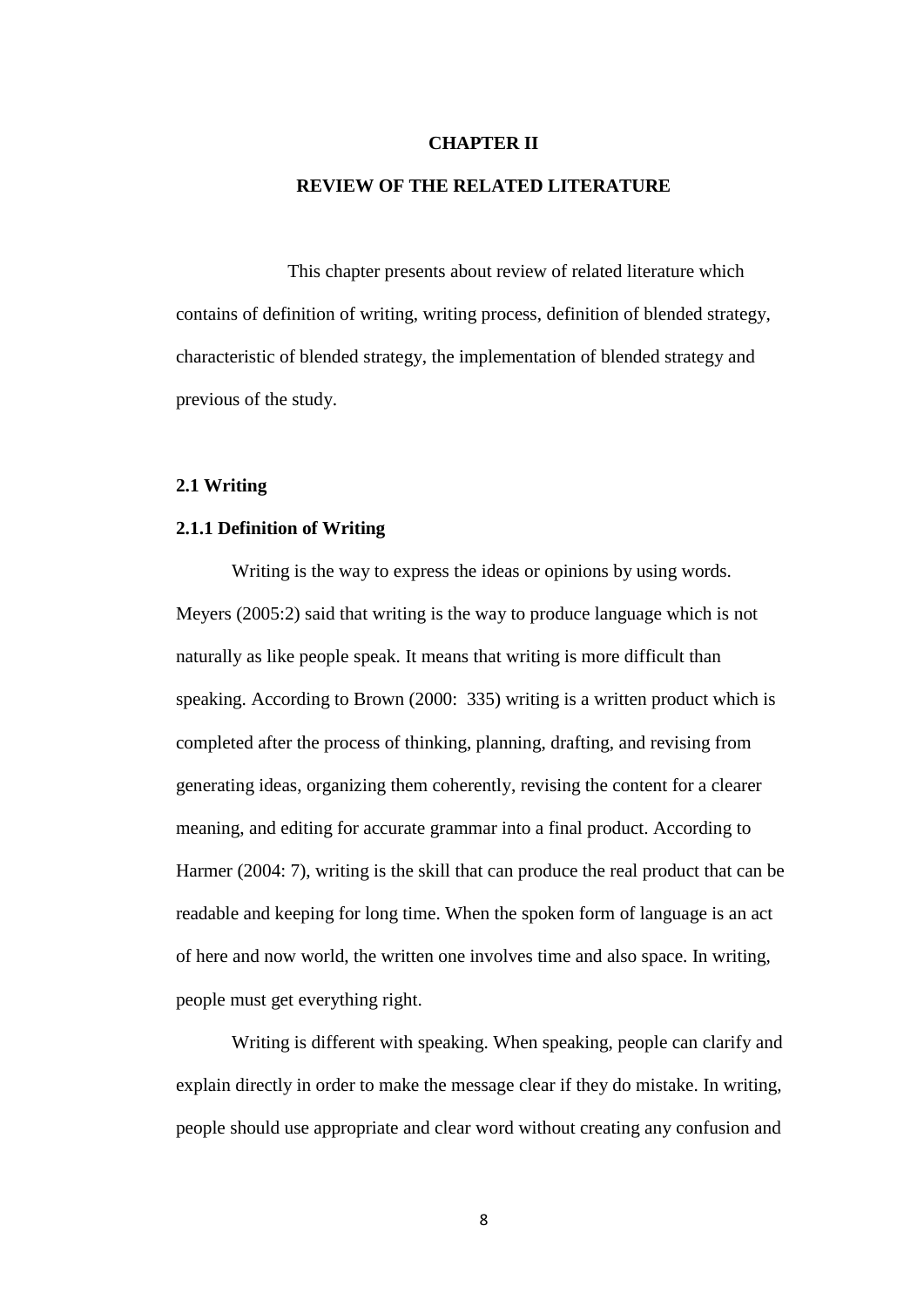misunderstanding, (Harmer, 2004: 8). Sokolik, (2003) describes writing is the idea that be expressed and organize into sentences and paragraph that will be clearer to the readers. Based on Olshtain (2001) and Reid (2002) writing is the process of documenting thoughts and experiences. Based on Hylan (2003) writing is a product that made by writers that should pay attention to the structure and linguistic feature.

From those definitions above, writing is the tool of communication in written form that is used to express and organize the ideas into clear sentences and paragraph. Writer also pays attention to deliver their ideas using appropriate vocabulary, generic structure and also grammatical.

### **2.1.2 Writing Process**

Based on Nation (2009:114) to make a product of writing which is needed several steps as parts of a process. It is not only arrange the words into a sentence and then arrange the sentences into a text, but it is a guideline to start the writing until finish. Those are several steps in writing based on Harmer( 2004):

#### 1. **Planning**

Planning is very important step in writing because the writer should decide the topic that they want to write. After the writer selects the topic, they should brainstorm their ideas about all of the things that related with the topic and also they could take a note some ideas. Then, the writer makes outline and also writes the points and sub points that they want as like their plan.

# 2. **Drafting**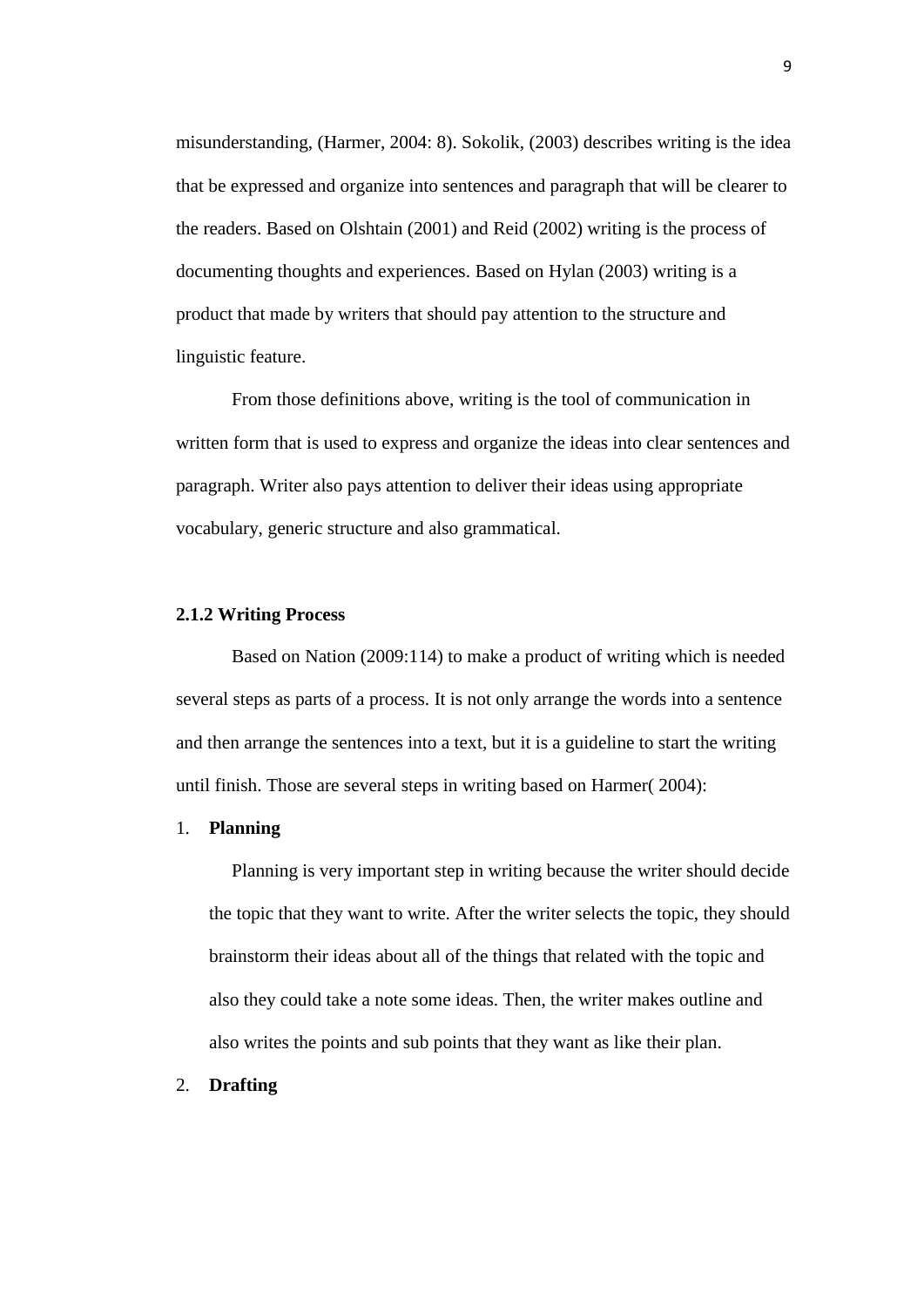This step, the writers begin to write. The outline that they made in planning will be guided for them to write their idea and develop into paragraph. The paragraph that they made should be coherent between one paragraph and the others.

### 3. **Editing**

The writers check their paragraph, if there are some mistakes, they can change. The writer can change the sentence, grammatical, and vocabulary become well than before. They can change and improve the content of their paragraph.

# 4. **Final Draft**

The writer should take attention to detail of all words, sentences and paragraphs. It is the final paper of the writers and the result of the writing process.

According to Lindsay and Khight (2006: 94-95) the steps of writing are divided into:

### a. Preparation:

Determine about the topic, then think about the content and decide about the layout.

b. Drafting:

Put the ideas into draft form.

## c. Editing and Rewriting:

Write several times for your text until the text is coherent and clear for the reader to understand.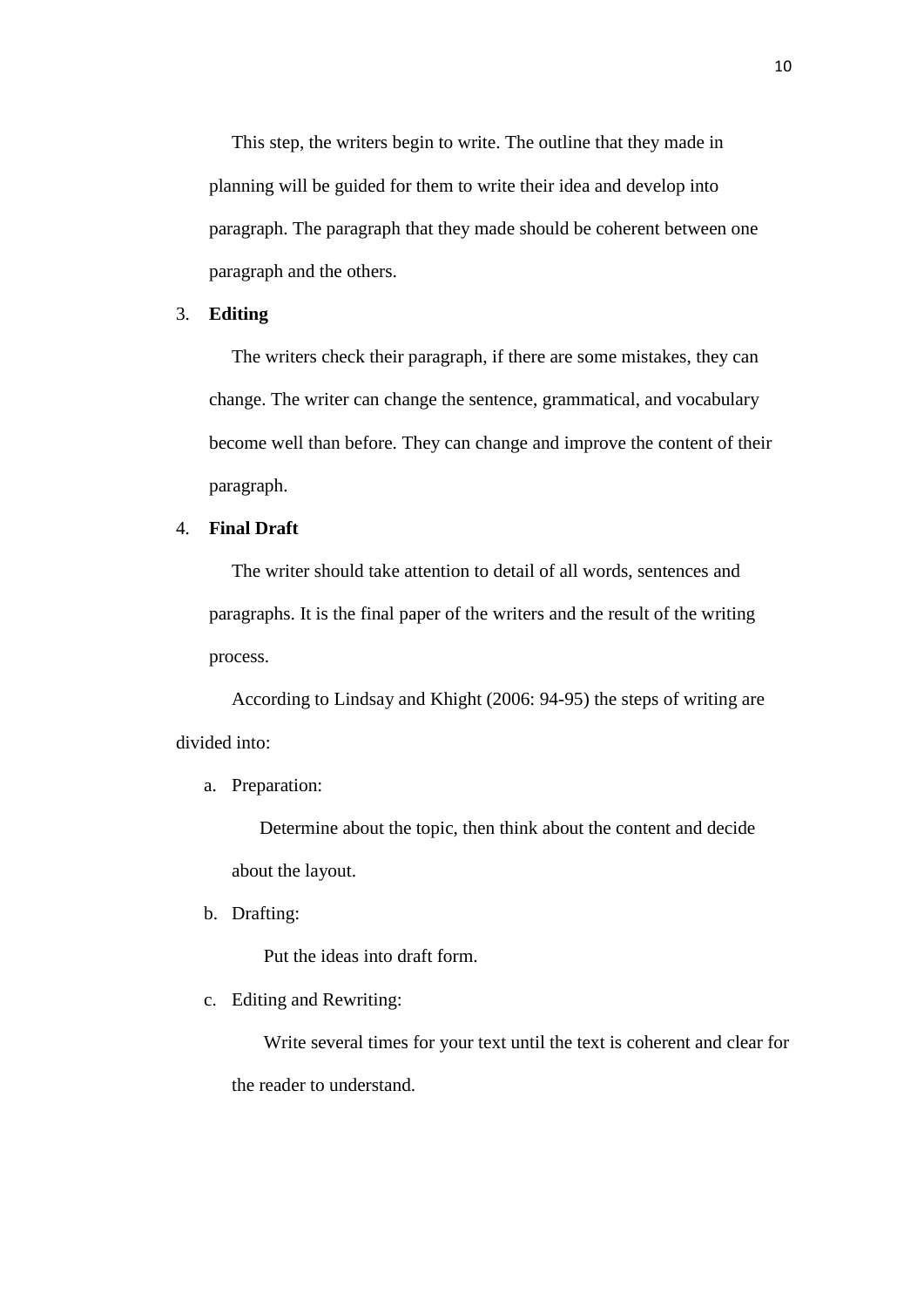#### **2.1.3 Teaching Writing In Senior High School**

In teaching, the teacher should know and consider who will be taught. Have to know about the age of the learners that will be taught. There are three categories of learners: children, teens and adult. The senior high school students are including in teen categories because their educational age are between fifteen until eighteen. According to Brown (2001:91-92), teenagers are they have age between twelve and eighteen, they are between childhood and adulthood. In this age, the students start to recognize about something and they can use logical thinking to solve the problem that they faced. So, in teaching teenager, the teacher should be able to provide a set of teaching writing which is appropriate with their age and also involve their intellectual skills.

As we know that in senior high school there are so many types of text that should be mastered by the students. The students should be able to write English text by using their own word. One of the goals of teaching English in senior high school is to improve the communication skill both speaking and writing. In teaching learning process, teacher should more pay attention to the students about their characteristics before teaching learning started. All of the elements in writing should be mastered before teaching writing started.

Based on the explanation above, teaching writing in senior high school students is more difficult than lower level. The material in senior high school are more complicated although they have been got in the before level. As we know that writing is considered as the most difficult skill to be mastered. According to the fact, the teacher should consider how they treat the students in teaching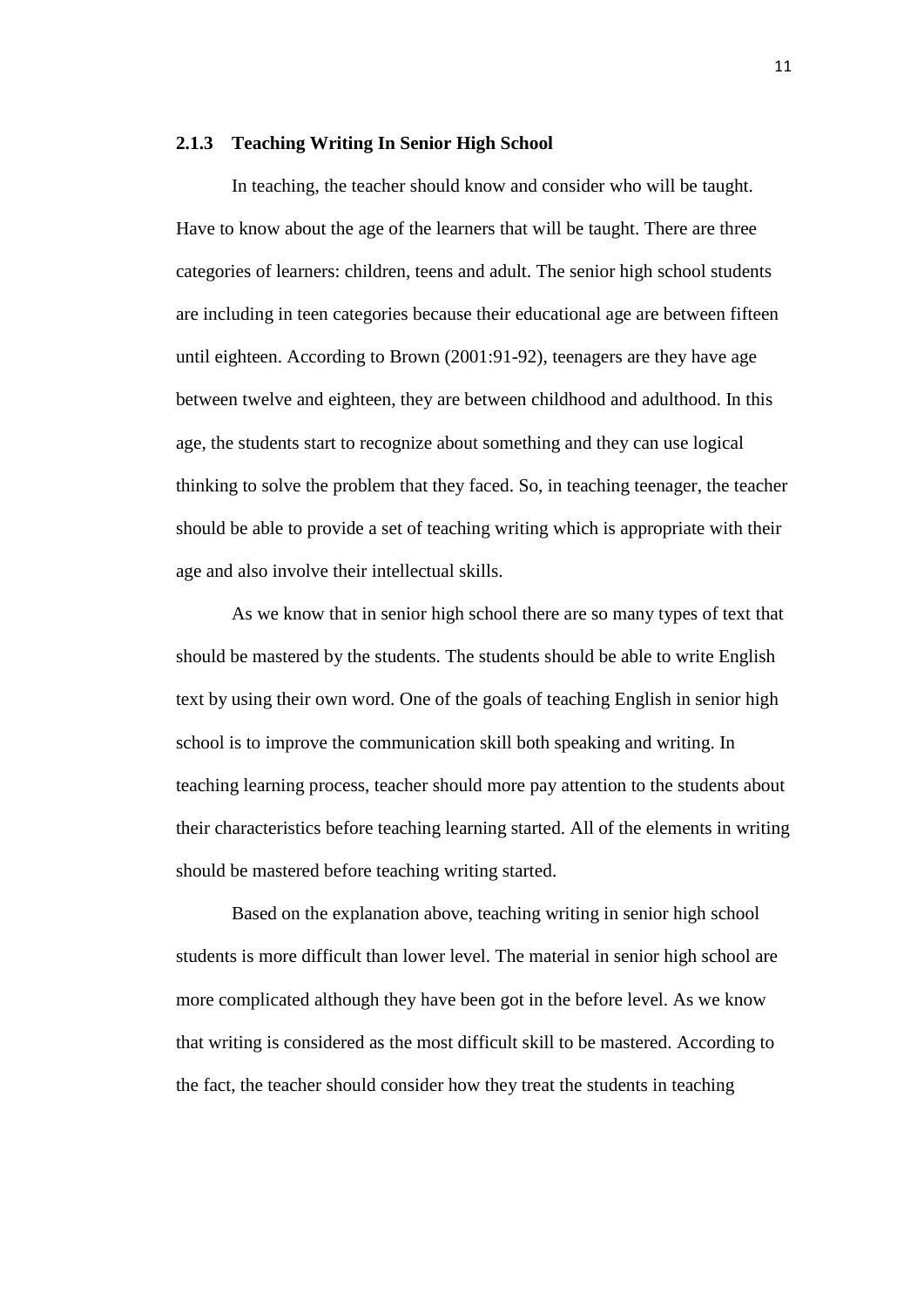writing. The teacher should use strategy which can cover senior high school students' materials.

# **2.2 Procedure Text**

Anderson and Anderson (1997:50) define that procedure text is a text that gives us instruction to do something. The purpose of procedure text is to explain how something can be done. It means that procedure text is a text that helps us to do something or gives us instructions how to get things done. Gerot and Wignel (1994:86) state that the social function of procedure text is to describe how something is done through a sequence of action or steps. It can be said that in constructing a procedure text, the writer should write the actions in chronological order.

## **2.2.1 Structure of Procedure Text**

Gerot and Wignel (1977:55) explain that the generic structure of the procedure text consist of three points. They are:

1. Goal

The goal of procedure text is an introductory statement giving the aim or goal. The goal may be the title of the text or sometimes it can be an introductory paragraph.

2. Materials

Materials are the list of materials that will be needed for completing the procedure. The materials can be a list of or a paragraph.

3. Steps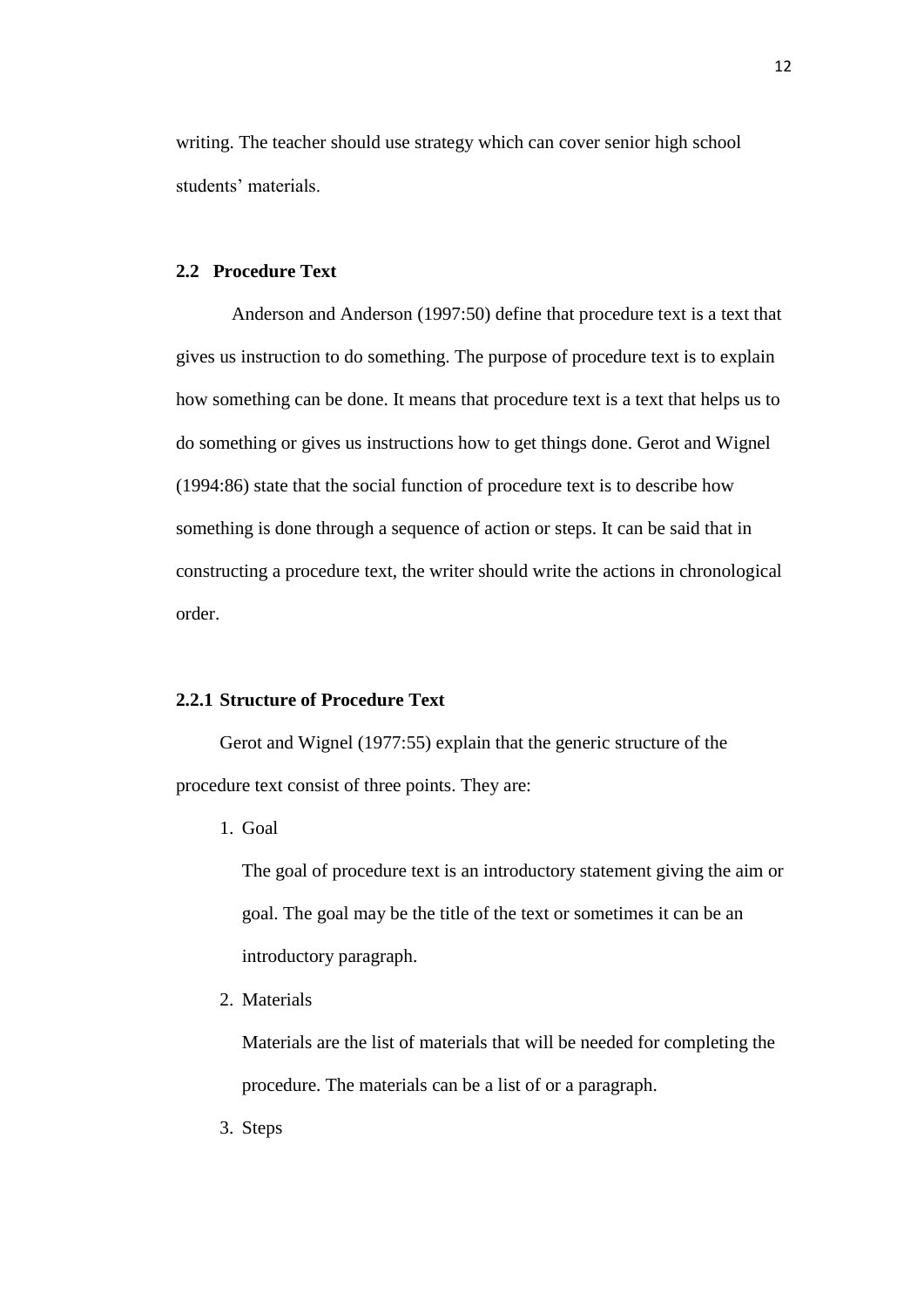There are series of steps listed in chronological order that should be done to achieve the goal.

According to Anderson and Anderson (1997:60), language feature of the procedure text are:

- 1. using simple present tense, especially imperative sentence (e.g.: cut, stir, add, boil, grind, chop, etc)
- 2. using action verb

(e.g.: turn, put, mix, etc)

3. using temporal conjunction

(e.g.: first, secondly, finally, then, next, etc)

4. using adverbial phrase

(e.g.: for five minutes, 2 centimeters from …, etc)

#### **2.3 Blended Learning Strategy**

# **2.3.1 Definition of Blended Learning Strategy**

Blended learning strategy in teaching English foreign language is very interesting for teachers in the world. Blended learning consists of two words, they are blended and learning. Blend means combination of two approaches (face to face and computer) that be used in teaching learning and can increase the teaching learning quality. Learning is the activity to get knowledge, so blended is the combination of learning that combines face to face and technology in teaching learning process. Blended strategy is using traditional learning (face to face) and technology based. According to Graham (2006) blended learning as "the combination of two different education models. They are traditional learning and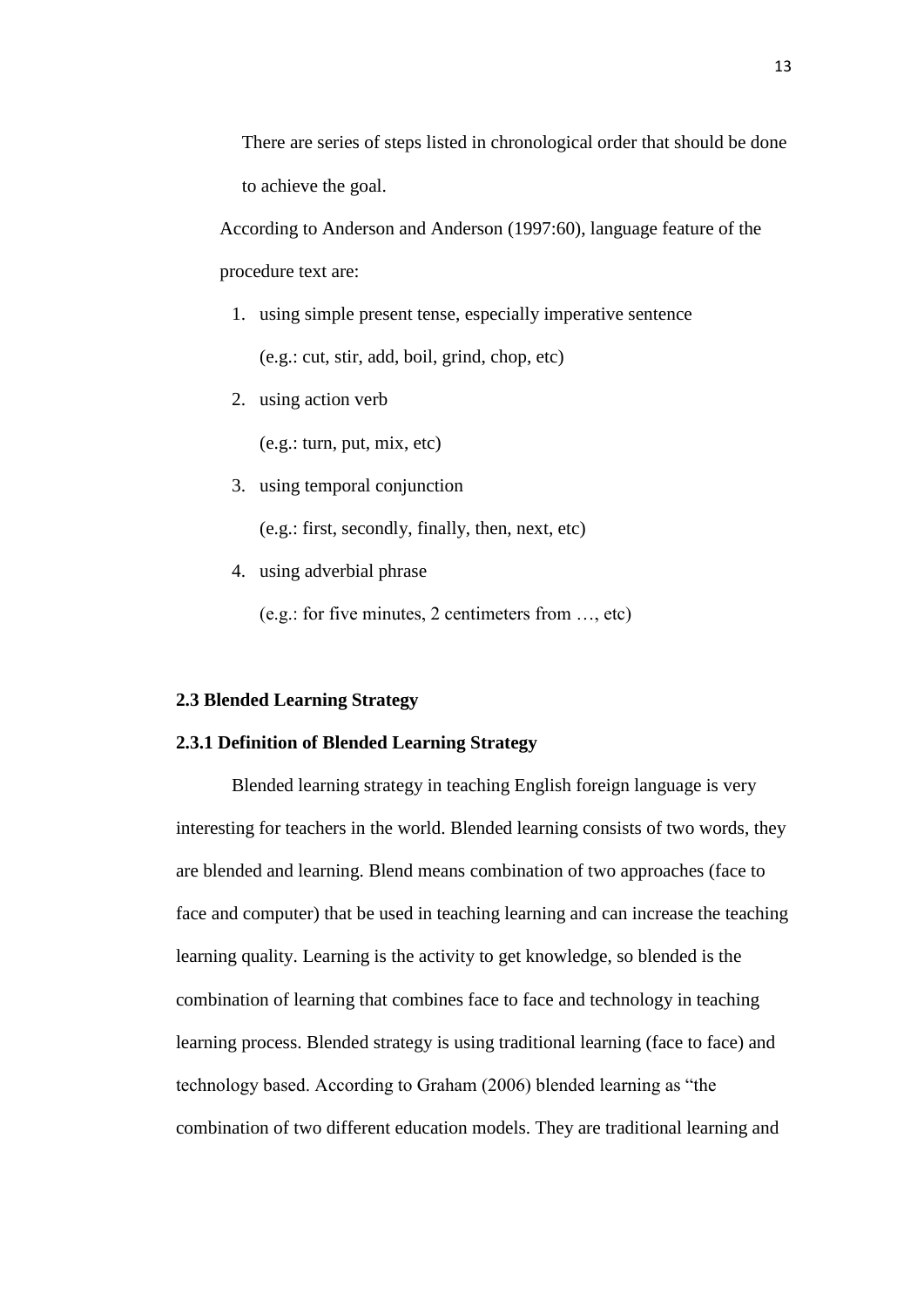e-learning". The combination that is used is a combination of the kinds of education technology, for example: video, CD-ROM, film, internet with face to face interaction.

Blended learning can also be defined as combination between face to face learning and electronic learning using difference learning theories, methodologies and techniques in the same place and supporting the learning with kinds of online technologies during the learning process in the classroom**.** On the other hand, Throne (2003) said, blended learning is an educational model which integrated elearning and which is followed with new technology development and provide traditional learning in the classroom interaction. Based on Morgan (2002) blended learning is conducted to combine the best aspects of online learning and face to face learning.

According to Bersin (2004) blended learning is a learning approach formed with the combination of the different learning environments and activity types for a certain group with the addition of electronic sources to the face to face learning. Based on Dudeney and Hockly (2007), there are three combinations of blended learning: the first is learning which conducted 100 per cent is online. The second, 75 percent is delivered online and 25 percent is face to face. The last is face to face lesson with additional online materials where used to support the face to face lessons. To design the blended learning there is no specific recipe for mixing ingredients of the blend (Hofmann, 2006).

So, based on those experts above, the researcher concludes that blended learning is a combination of traditional learning (face to face) which is used technology (internet) to support the material resources in the classroom.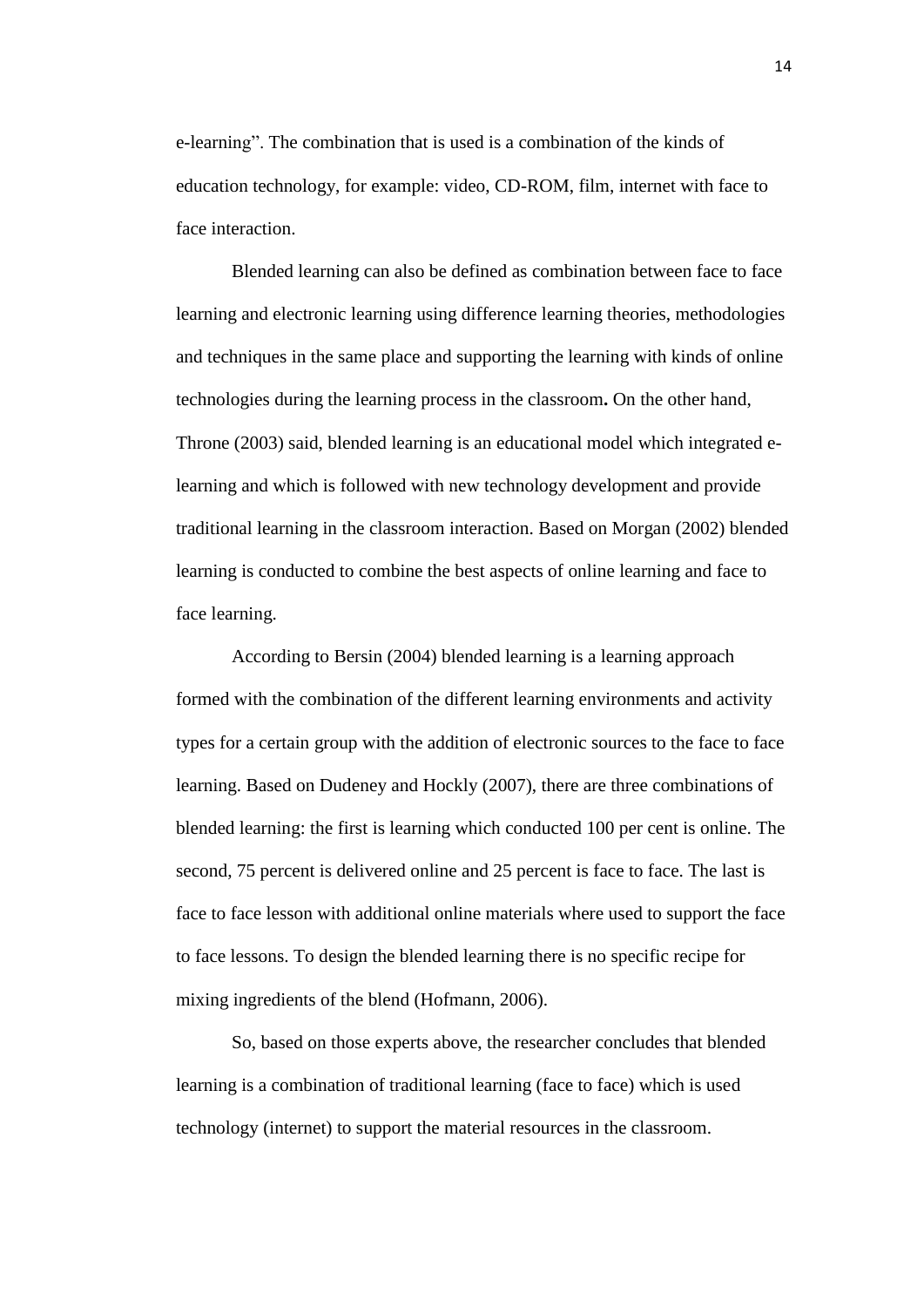## **2.3.2 Characteristics of Blended Strategy**

Based on Huang, Zhou and Wang (2006) they explained that blended learning has three characteristics, they are:

- 1. It is flexible to provide the learning resources.
- 2. It supports for different learning. Every learner has different learning style, learning proficiency, learning ability. So, blended learning can help the students who have individualist learning style.
- 3. It is increasing the students' experience in e-learning.

There are some characteristics of blended learning by Al Fiky (2011: 23-24):

- 1. Teacher center learning becomes student center learning.
- 2. It makes more opportunity between teacher and student, student and student.
- 3. Integrated evaluation techniques for teachers and students.
- 4. Support the information and resources to students.

## **2.3.3 Kinds of Blended Strategy**

According to Staker and Horn (2012), there are four kinds of Blended:

1. Rotation : This model, students rotate through different types of learning activities, with one of the activities being online instruction. Some the online instruction will take place in the actual classroom or it will occur in a computer lab. One special type of rotation model is the flipped classroom. The flipped classroom, students participate in online material resources.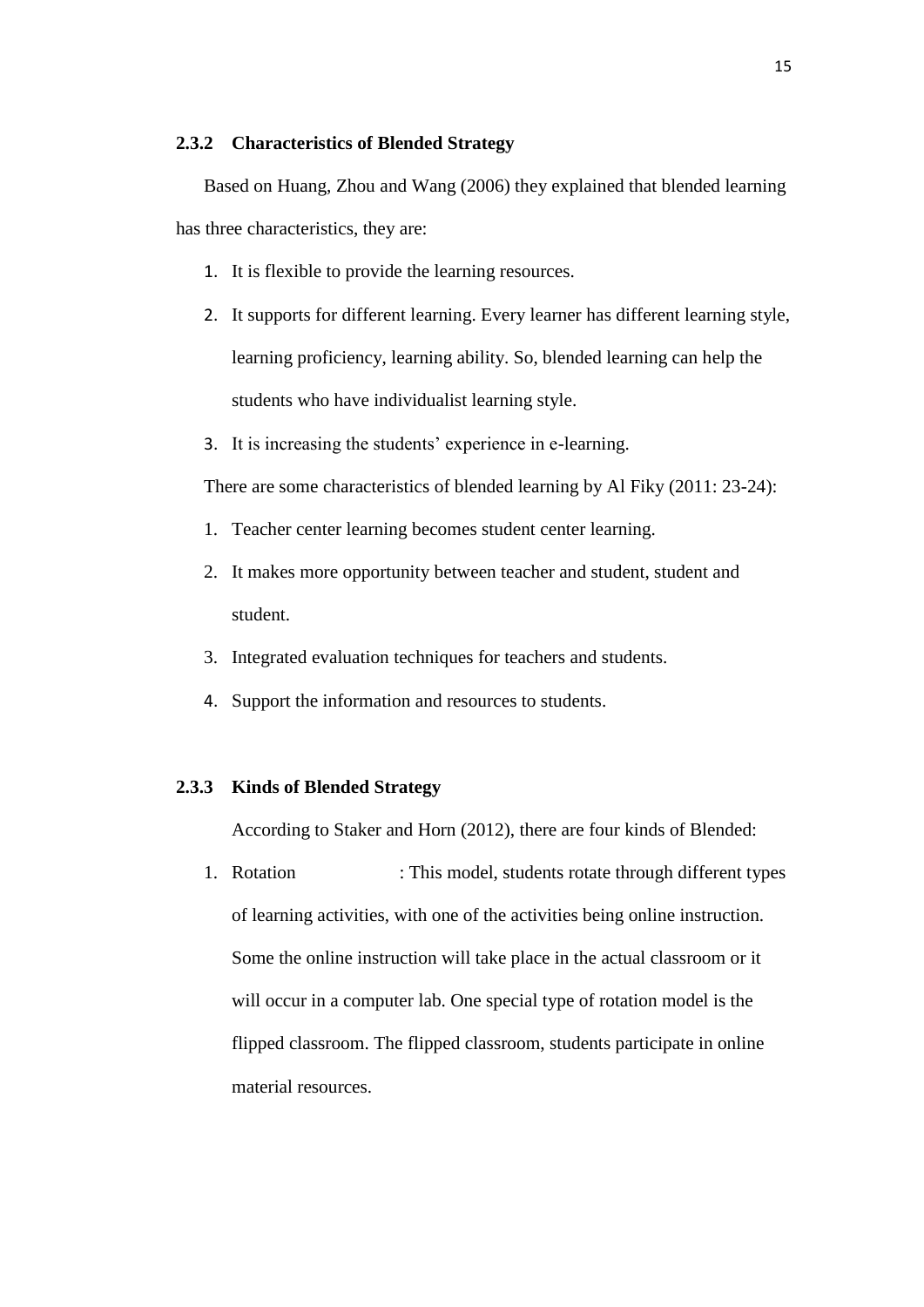- 2. Flex : This model, students engage in online instruction while they are in the classroom. Students can work at their own pace while teachers are available for individual help or guidance.
- 3. Self-Blend : This model, students receive face to face instruction for most of their classes, but they may take one or two classes completely online.
- 4. Enriched Virtual : This model, students complete most of the work for the class online, but they do have a few face to face.

From all kinds of blended strategy above, the researcher will apply the flipped because in this model, teaching learning process occur in the lab which use the computer technology to support online resources that appropriate with the material.

#### **2.3.4 Flipped**

Bishop & Verleger (2013) stated that in the flipped classroom students follow the lectures in the classroom with the online material and do interactive discussion. Bergmann and Sams (2014) said that the flipped learning model established less lecturing and more activity in the classroom; usually group activity was conducted in the classroom to build an interactive and active learning. The learners have a great time to exchange and elaborate their idea during the face to face discussion.

Two strong elements in the flipped classroom are using technology media as the instruction and establishing interactive and communicative learning inside the class (Zappe, Leicht, Messner, Litzinger& Lee, 2009). Bergmann and Sams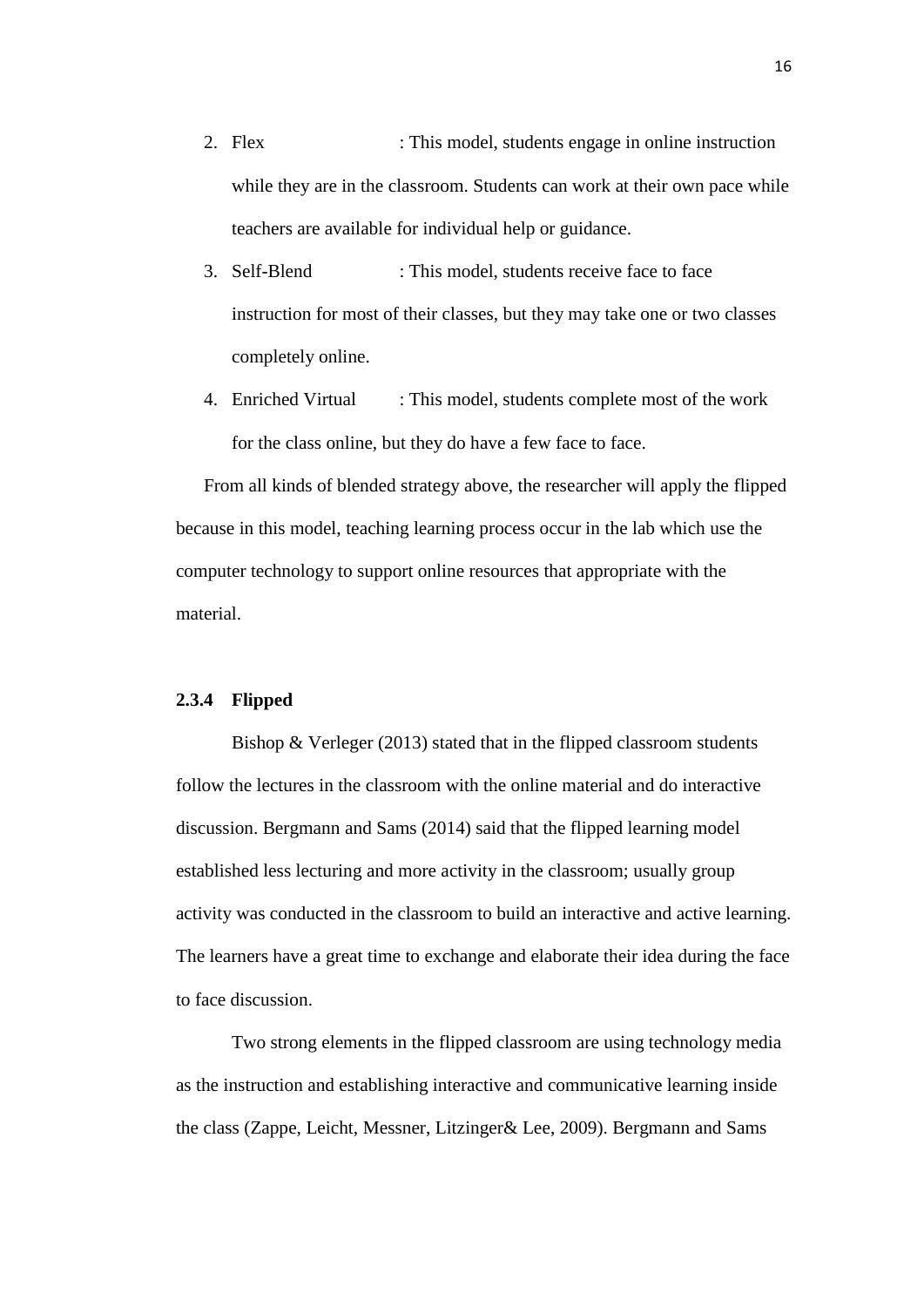(2014) stated that now days, the flipped learning becomes an instructional method that begins to be applied in schools throughout the world. The flipped classroom is very flexible to be adopted whether by teachers or lecturers. It can be applied to any level of education, but it depends on the learners, resources and time available (Milman, 2012). Many researchers and educators argue that the flipped classroom is using technology media as the instruction of learning and especially video which is used traditional lecture in the classroom (Overmyer, 2012). In this case, the video or material that will be used, it can be adopted from free website. Based on Raths(2014) said that many educational video provided in the free sites such as YouTube.

### **2.3.5 Edmodo**

Edmodo is one of learning system management that be used in education nowadays. Basori (2013) state that edmodo is an application that similar with facebook but it is used in the education and makes the teacher and students interested. Edmodo is a social media platform which is designed as like facebook but it is for education and appropriate with teacher and students need (Suriadhi, 2014). From those definitions above, there is a same definition that Edmodo can be used for the learning media for all subjects. There are some sections in Edmodo that can be used in the learning implementation. Those sections are: Group, this fiture is used the teacher for make a group class in Edmodo. Note, in this fiture is used to write the note and teacher can upload the file. Alert, it has similar function with note but in this fiture cannot upload file. Assignment, this fiture is used the teacher to give the assignment to the students. Quiz, the function is to give daily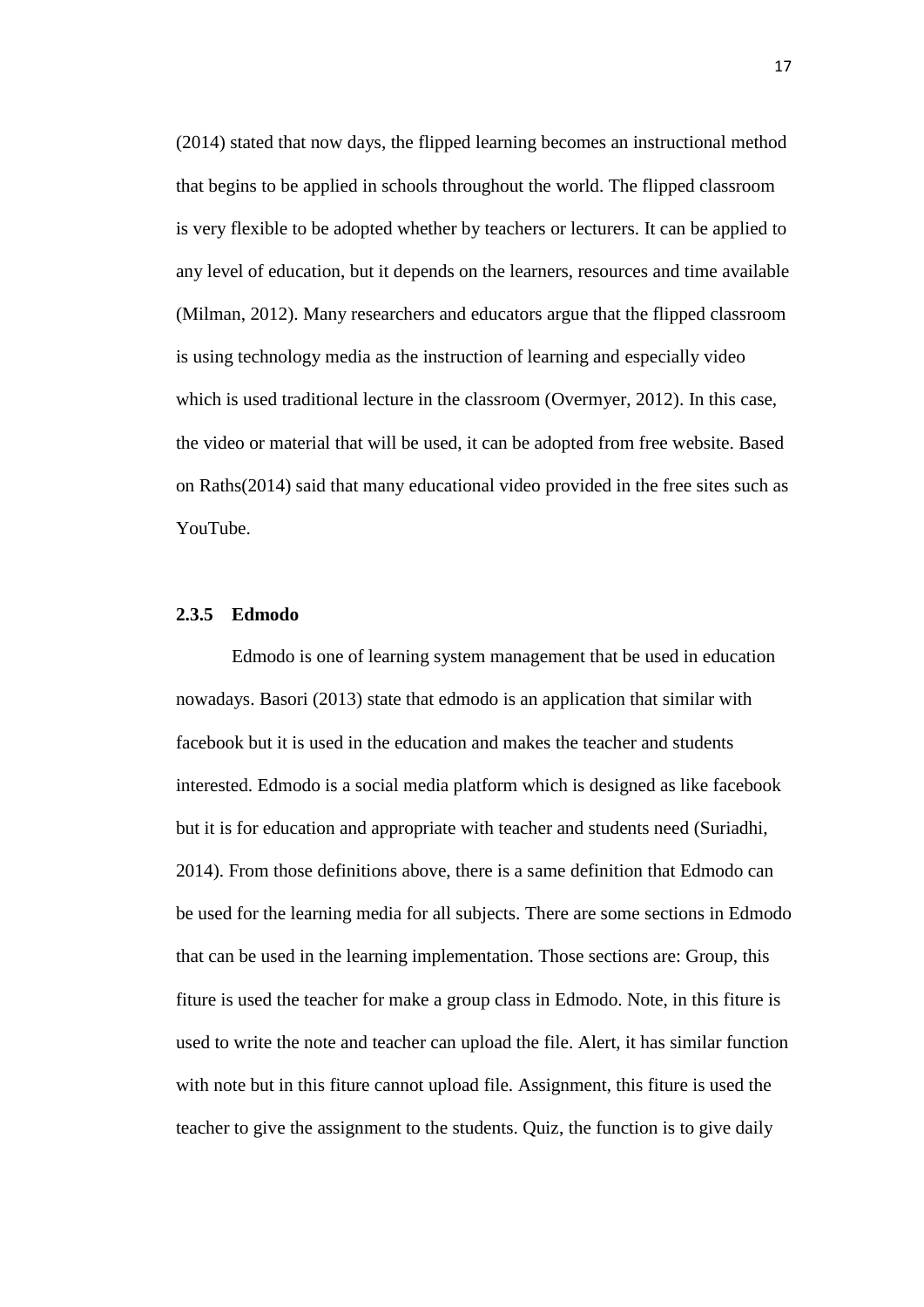quiz. Polling, it is used the teacher to know about the students' opinion. Library, the function is to save the files.

# **2.3.6 The Implementation of Blended Strategy in Teaching Writing**

According to Bath and Bourke (2010) describe a five phase design for blended learning as a systematic approach, starting with:

- 1. Preparing the material of the course (brainstorming).
- 2. Developing both of the material and activities for classroom learning oriented and internet learning oriented.
- 3. Implementing the blended learning design. Teacher uploads the materials to the blog then it is downloaded by learners.
- 4. Reviewing (evaluating) the effectiveness of blended learning design.

Based on the study of Septiana (2015), the stages in implementing blended strategy are:

- 1. Planning the materials and its activities for face to face learning and virtual learning.
- 2. Teacher prepares and uploads materials to the internet platform.
- 3. Downloading the materials from forum or group online by the learners.
- 4. Do the assignment by the learners.

According to Prayitno (2015) the steps of blended strategy are:

- 1. Prepare the material
- 2. Upload the material to the platform, such as: edmodo, facebook, etcor access material from blog.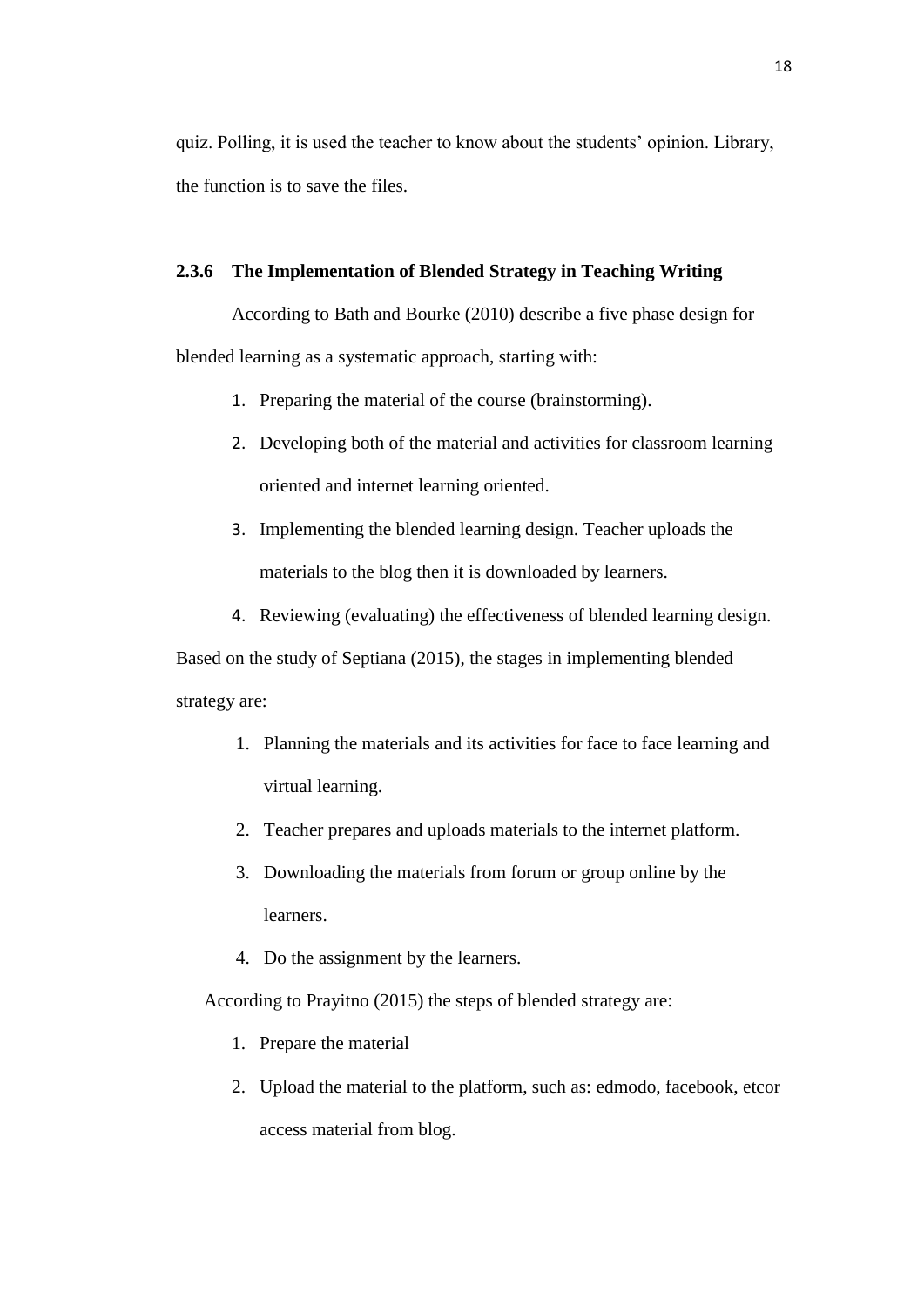- 3. Ask the learners to download the material from that site and read it.
- 4. Give the question to the learners and ask them to discuss.
- 5. Ask them to present the result of discussion.

Based on those previous studies above, the researcher modifies the step of blended implementation. Because from those steps, the online activity just download from platform. In this study, the researcher adds to give more online activity. The researcher expands the procedure into here:

- 1. Teacher prepares learning materials about procedure text online.
- 2. Teacher uploads the materials into several platforms, such as: Edmodo and free weblog.
- 3. Teacher asks to the learners for access the online materials from the sources that have been provided.
- 4. Teacher gives some question to the learners and asks them to discuss it.
- 5. Teacher asks the learners to present the result of their discussion.
- 6. Teacher instructs to the learners for writing a procedure text individually.

## **2.3.7 The Advantages of Blended Strategy**

The benefits of blended learning strategy according to Al Fiky (2011: 24-26) are:

- 1. Increasing the students' interaction and participation.
- 2. Developing the students' learning and performance.
- 3. Developing independent learners and motivation to learners.
- 4. Increasing student learning outcomes.
- 5. Reducing paper and photocopying costs.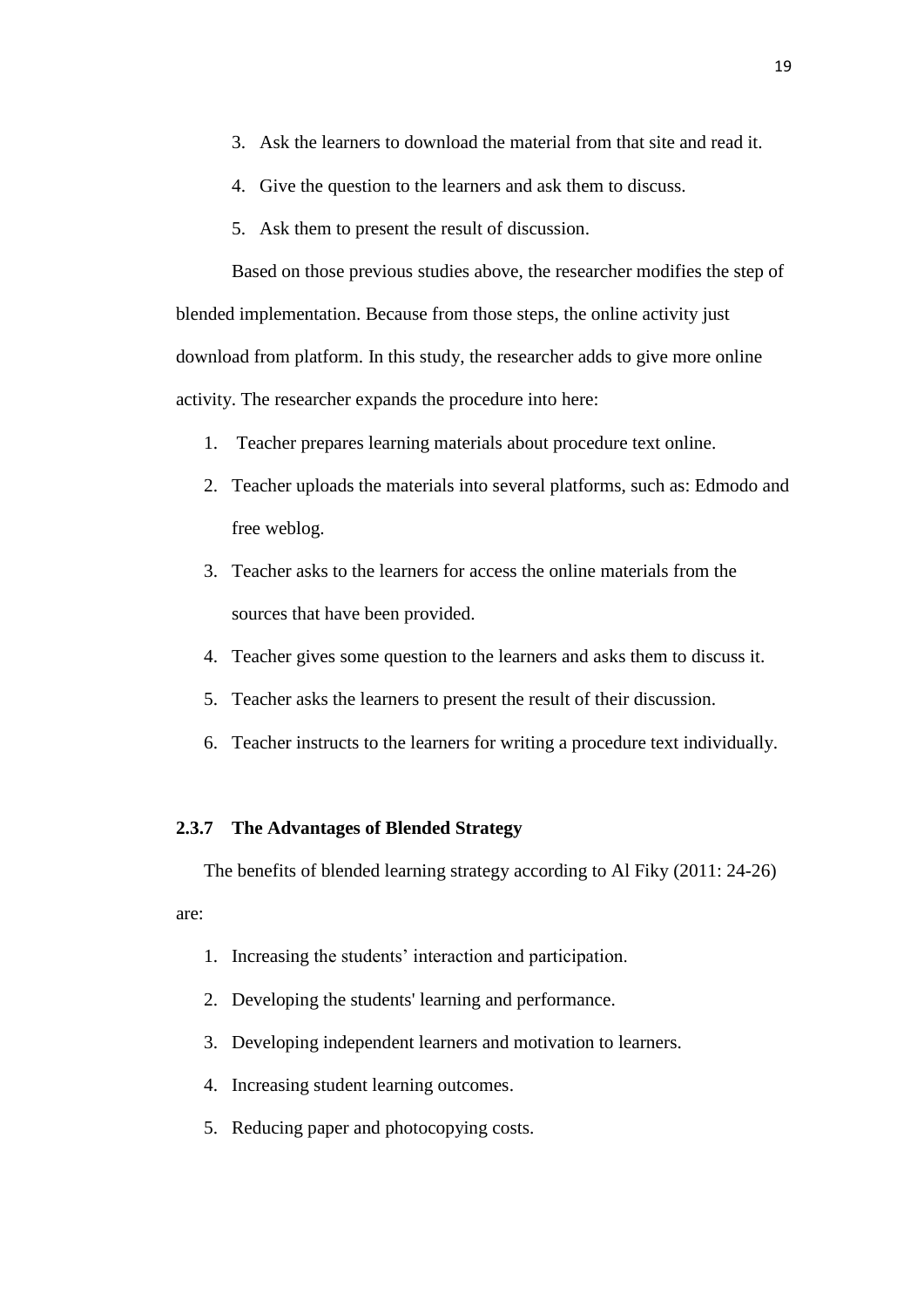### **2.3.8 The Disadvantages of Blended Strategy**

In application of blended learning, there are some difficulties that will be faced and it will influence the quality of teaching. Based on Hofmann (2011) describes that the difficulties that will be faced in application of blended learning are:

- 1. The participants should use technology successfully.
- 2. Blended is not effective like traditional teaching.
- 3. Monitoring the participants' progress.
- 4. The participation may will be frustrated, confuse, angry, anxiety and similar emotional which may be associated with the interaction and will be influence the productivity, learning and also social relationship.

## **2.4 Previous Study**

Those are some previous studies. For the first, the title of the study was "A Blended Approach to Enhance College Students' Vocabulary Learning" it was done by Djiwandono (2013), this study was to investigate the effectiveness of blended learning vocabulary lessons and to identify the respondents' opinions about the blended learning experience. The participants were 21 students. Pre-test and post-test were used by the researcher as the instruments. The result of this study showed that this strategy can improve the students' vocabulary, there was a large enough gain on the mastery of new words. From the questionnaires showed that most of the respondents favored the new approach.

The second study is from Kazu (2014), he was done the journal entitled "Effect of Blended Learning Environment Model on High School Students'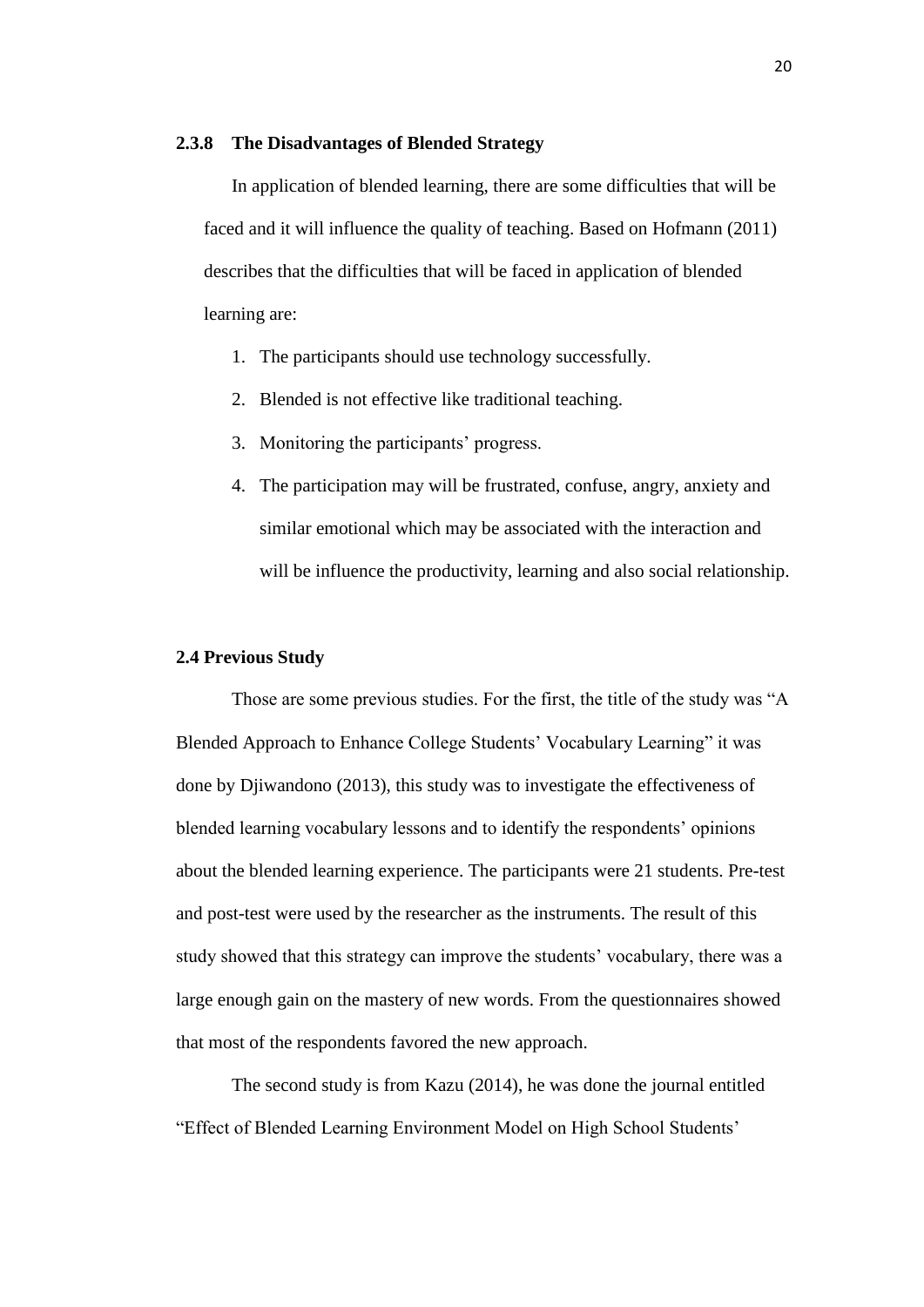Academic Achievement". The researcher conducted blended strategy in biology courses of Diyarbakir Anatolian High School students. The result of this study showed that the experiment group more successful than the control group by usage blended learning and also the female students have turn out be more successful than the male students. Based on Meihua (2013), she did research in academic writing course in Tsinghua University, Beijing. The title of this research is Blended Learning in a University EFL Writing Course: Description and Evaluation. The subject of this research is students of writing course. This research was an experimental research design. Meihua only test the effectiveness and impact of the blended strategy in learning academic writing English. The finding of Meihua's research proved that blended strategy increased the student's English writing ability and motivated the students become more independent learners.

The title of the study was "Effect of Using Mobile Devices in Blended Learning for English Reading Comprehension." It was done by Kim (2014). He applied blended strategy in an English reading course. The results from the study indicated that all the participants improved their reading comprehension after the experiment. Most of the students in the experimental group considered it were useful and helpful to use mobile phones for English learning. Based on Zahedi (2015) he was done his study entitled "The Effect of Blended Teaching on Reading Strategy Use by Iranian EFL Learners." He applied blended strategy in reading on Iranian EFL learners. The results of t-test between pre-test and posttest showed that there is a significant difference between the experimental group and the control group in using the reading strategies. The findings of this study